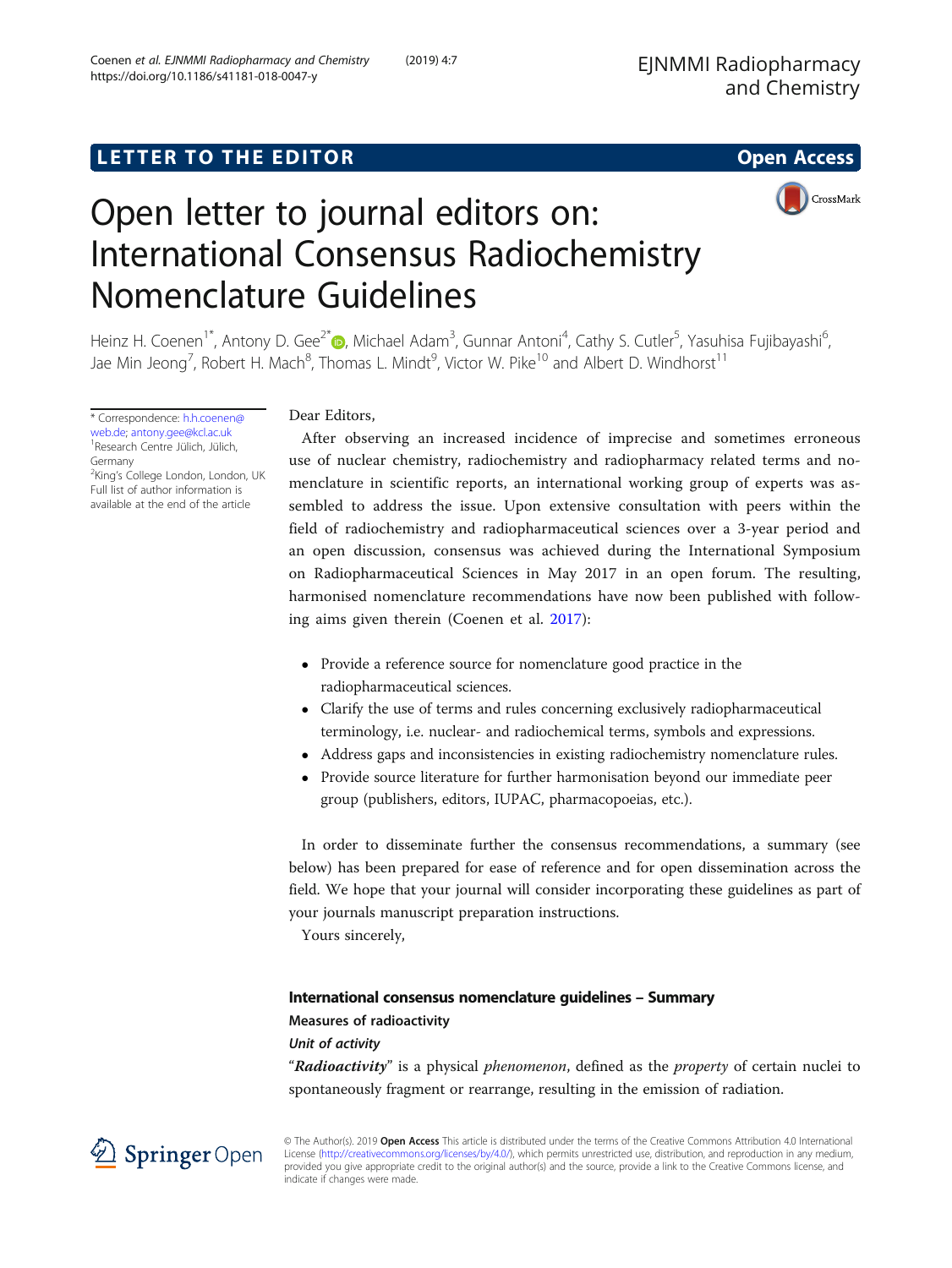"Activity" is the quantitative measure of radioactivity: The number of nuclear decays, occurring in a given quantity of material over a certain time interval, divided by that time interval.

"Becquerel" (Bq) is the agreed SI derived unit for the quantity of activity.

Pre-SI units (e.g. imperial units) (e.g. mCi, Ci) can also be used, but must be placed in parentheses after the stated SI units.

N.B.: The correct terms "radioactive" and "non-radioactive" must not be replaced by the lab-jargon "hot" and "cold", respectively, in public or official documents.

## Molar activity  $(A_m)$  and specific activity  $(A_s)$

"Molar activity" is the measured activity per mole of compound; measured in  $Bq/mol$ (GBq/μmol).

"Specific activity" is the measured activity per gram of compound; measured in  $Bq/$ g (GBq/μg).

Due to radioactive decay, the instant of time of measurement must be stated; for example: "The molar activity was 50  $GBq/\mu$ mol 2 h after the end of synthesis".

## Apparent molar activity and apparent specific activity

The terms "apparent molar activity" and "apparent specific activity" take into account the amounts of the labelled and non-radiolabelled impurities present (using moles, or weight, respectively).

# Effective molar activity and effective specific activity

The terms "effective molar activity" and "effective specific activity" address the chemically, biologically or pharmacologically 'active' fraction of radioactive and non-radioactive materials in a sample, competing with the labelled product in its chemical or biological reactions.

In this case, the "effectivity" must be determined by an additional analytical process; e.g. receptor or enzyme binding assay, side-product analysis, etc.

Other terms like "pseudo-specific activity" etc. must not be used.

# 'No-carrier-added', 'carrier added' and 'carrier-free'

The non-quantitative terms, "no-carrier-added" (n.c.a.) and "carrier-added" (c.a.) can be used as a practical, qualitative indication of specific or molar activity.

The term "carrier-free" (c.f.) can only be used in the rare case where the theoretical maximum specific or molar activity is unambiguously proven.

Measures involving determination of amounts of material (e.g. molar activity or radiochemical purity) should be accompanied by a clear description of the method of detection.

# Radionuclide and radioisotope descriptors

The enrichment of a chemical compound with an isotope (stable or radioactive) of one or more of the elements, of which it is constituted, is indicated by the symbol of the element (E) together with its mass number (A) (as a superscript in front) within square brackets, [AE], immediately preceding the compound's name or chemical formula.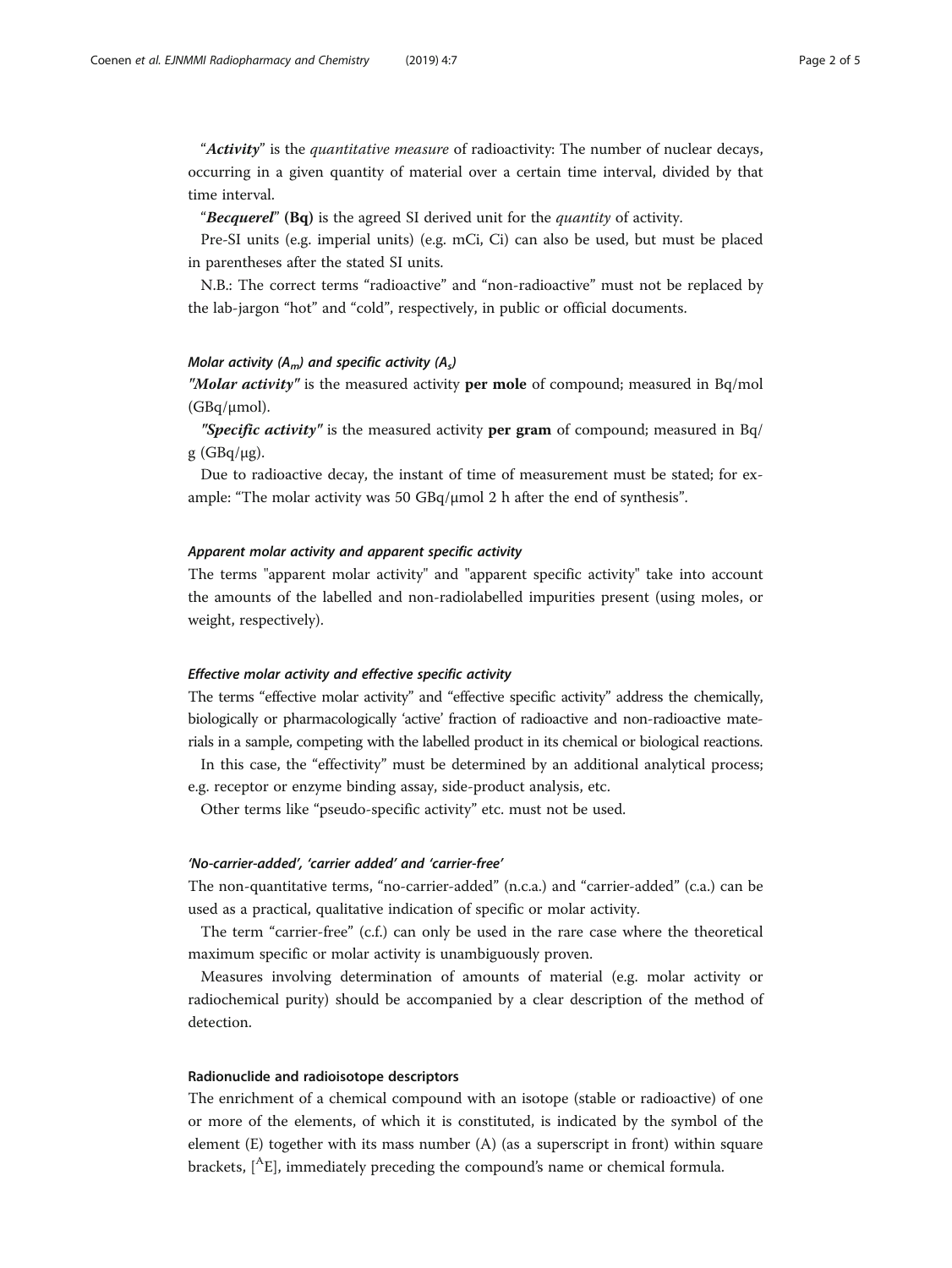Example:  $[^{2}H, ^{14}C]$  benzene, or  $[^{2}H, ^{14}C]C_{6}H_{6}$ , represent the compound *benzene*, enriched or labelled, with stable deuterium and radioactive carbon-14, respectively.

For rules designating labelling positions (e.g. L-[methyl-<sup>11</sup>C] methionine or L-[carboxyl-<sup>11</sup>C]methionine) see: <http://goldbook.iupac.org/pages/about.html>.

These rules apply equally to organic, inorganic and organometallic compounds and complexes: e.g.  $[^{223}$ Ra]RaCl<sub>2</sub>,  $[^{99m}$ Tc]NaTcO<sub>4</sub>,  $[^{99m}$ Tc]Tc-MDP,  $[^{68}$ Ga]Ga-DOTA-TATE, etc.

As square brackets are also used to denote metal complexes, care should be taken to avoid confusion with radionuclide descriptors, e.g.  $[^{99 \rm m} \rm{Tc}][\rm{Tc}$  (CO)<sub>3</sub>(OH<sub>2</sub>)<sub>3</sub>]<sup>+</sup>, [ $^{111} \rm{In}][\rm{In}$  $(DTPA)]^{2-}$ , etc.

N.B.: The symbol for isotopic enrichment  $[$ <sup>A</sup>E] should be treated like a syllable, and thus only be hyphenated at the end of a line of text.

Conversely, do not use nuclide symbols in square brackets in combination with nouns and verbs.

| Correct                                                                                                                                      | Incorrect                                                                                                                                                       |
|----------------------------------------------------------------------------------------------------------------------------------------------|-----------------------------------------------------------------------------------------------------------------------------------------------------------------|
| L- $\lceil$ <sup>13</sup> N] alanine, (S)- $\lceil$ <sup>13</sup> N]alanine                                                                  | <sup>[13</sup> N]L-alanine. (S)- <sup>13</sup> N-alanine. L-[ <sup>13</sup> N]-alanine                                                                          |
| [ <sup>18</sup> F]fluorobenzene                                                                                                              | [ <sup>18</sup> F]benzene (no fluorine atom in benzene)                                                                                                         |
| $\int^{99m}$ Tc]TcDTPA <sup>2-</sup>                                                                                                         | $199m$ TclDTPA <sup>2-</sup> , $99m$ Tc-DTPA <sup>2-</sup> (no Tc in chelator)                                                                                  |
| <sup>11</sup> C-compound, <sup>125</sup> l-substitution, <sup>18</sup> F-derivative,<br><sup>68</sup> Ga-conjugate, <sup>77</sup> Br-reagent | $[$ <sup>11</sup> C]compound, $[$ <sup>125</sup> l]-substitution, $[$ <sup>18</sup> F]-derivative,<br>[ <sup>68</sup> Ga]conjugate (no chemical compound names) |
| <sup>11</sup> C-labelling, <sup>64</sup> Cu-labelling, <sup>18</sup> F-fluorination<br>(with hyphen!)                                        | $[$ <sup>11</sup> C]labelling, $[$ <sup>64</sup> Cu]-labelling, $[$ <sup>18</sup> F]-(radio)-fluorination (no<br>chemical compound names)                       |

Examples of the use of square brackets and hyphens:

The terms '(radio)isotope' and '(radio)nuclide' are often used incorrectly in texts, inferring "isotope" means "radioactive nuclide" or even "labelled compound".

- 'Nuclide' indicates an atom, characterised by its numbers of protons (identifying its elemental nature) and of nucleons (indicating its mass).
- 'Isotopes' are nuclides of the same element (same proton number), but having different numbers of neutrons (hence different atomic mass).
- Isotopic nuclides of different energy state are called isomeric nuclides, isomeric isotopes or 'isomers', such as technetium-99g and -99m.

N.B.: All (radio)isotopes are (radio)nuclides, while the reverse is not true!

# Radiochemical yield (RCY)

The "radiochemical yield" is the amount of activity in the product expressed as the percentage (%) of related starting activity utilized in the considered process (e.g. synthesis, separation, etc.). The quantity of both must relate to the same radionuclide and be decay corrected to the same point in time before the calculation is made.

(Reported measures of RCY should indicate, whether a product was isolated or not.)

Colloquial expressions for "radio-yield" found in literature, e.g. 'radiochemical conversion', 'analytical radiochemical yield', 'radio-HPLC yield' must not be used as a surrogate for 'radiochemical yield' or 'radiochemical purity', respectively.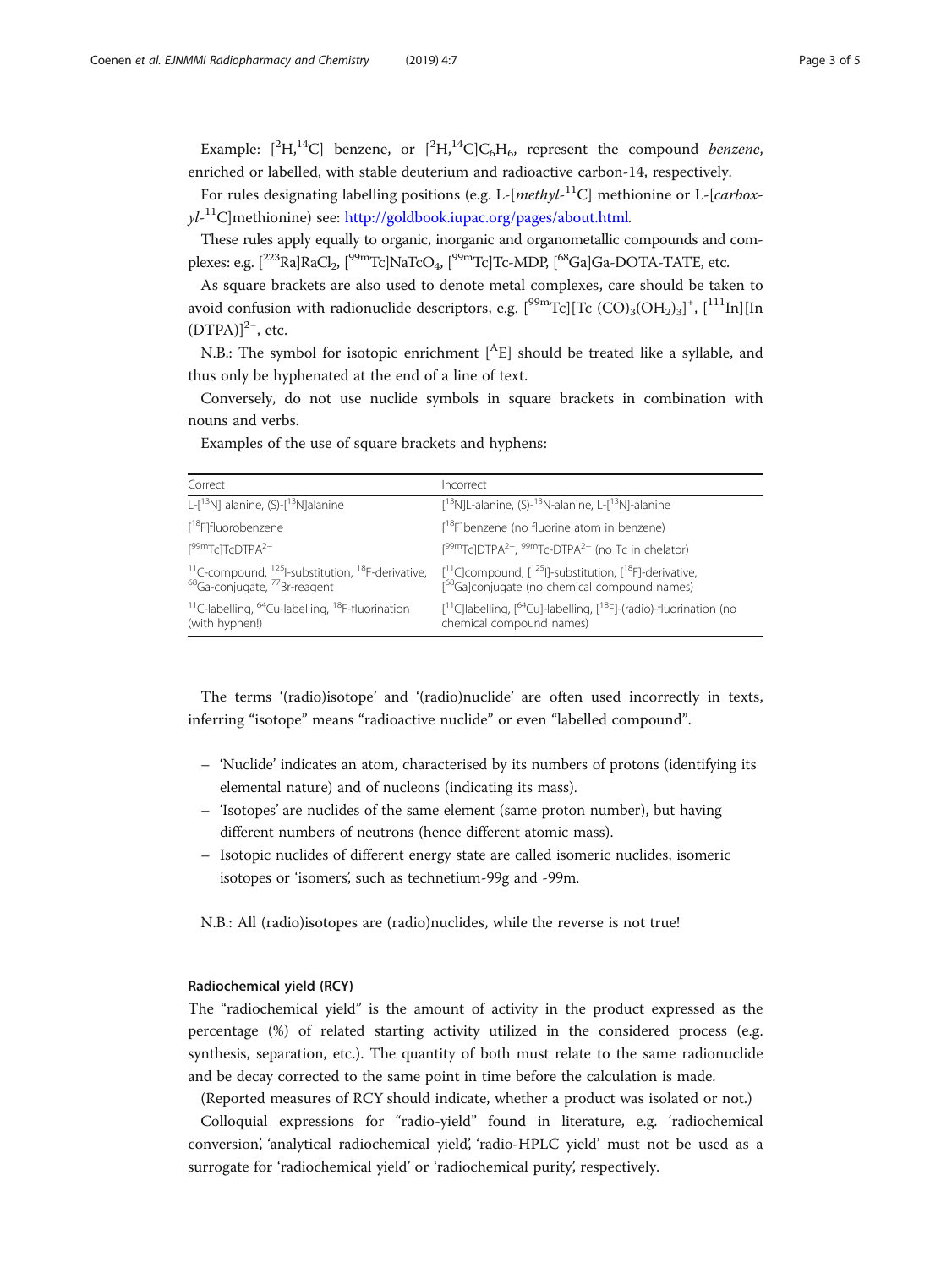The following text may serve as examples for good practice, when describing a radiochemical yield:

"The radiochemical yield was 67% (based on HPLC analysis of the crude product)."

"The radiochemical yield\* of "Y" was  $67\%$ ", with the following as a footnote:

– \*"determined by radio-HPLC analysis of the crude product", or

– \*"non-isolated, estimated by radio-HPLC",

or, in the general experimental section: "All radiochemical yields were determined by HPLC of the crude product, unless stated otherwise.",

or alternatively use: "The radiochemical purity of the crude product was 67%.",

or: "The radiochemical yield of "Y" determined from an aliquot of the reaction solution amounted to 67%.",

or: "The radiochemical yield of crude "Y" was 67% based on the amount of activity eluted from the HPLC column."

Expressions such as 'conversion' or 'incorporation', however, may be used in a semantic sense and even be indispensable in context of mechanistic discussions. For example, "The 'conversion' (or 'incorporation') proceeded with a 50% yield". Here it is clear from the context, that the radiochemical yield of the conversion is intended.

## Activity yield

The "activity yield" is the amount of radioactive product expressed in Bq (MBq, GBq), which is obtained from a starting amount of activity (e.g. produced at a cyclotron) and is not corrected for decay.

This term is useful, or necessary to indicate the efficiency of a labelling procedure. The activity yield is, of course, dependent on the effectiveness and duration of all technical manipulations used, in addition to the yield of the labelling reaction.

#### Funding

EANM and SRS have supported this initiative by partial funding of meetings of the nomenclature working group.

#### Availability of data and materials

Data sharing not applicable to this article as no datasets were generated or analysed during the current study.

#### Authors' contributions

The nomenclature working group was chaired and co-chaired by HHC and ADG. All working group members have contributed to the preparation of this manuscript and approved the manuscript prior to submission.

#### Ethics approval

Not applicable

Consent for publication Not applicable

#### Competing interests

The authors declare that they have no competing interests.

## Publisher's Note

Springer Nature remains neutral with regard to jurisdictional claims in published maps and institutional affiliations.